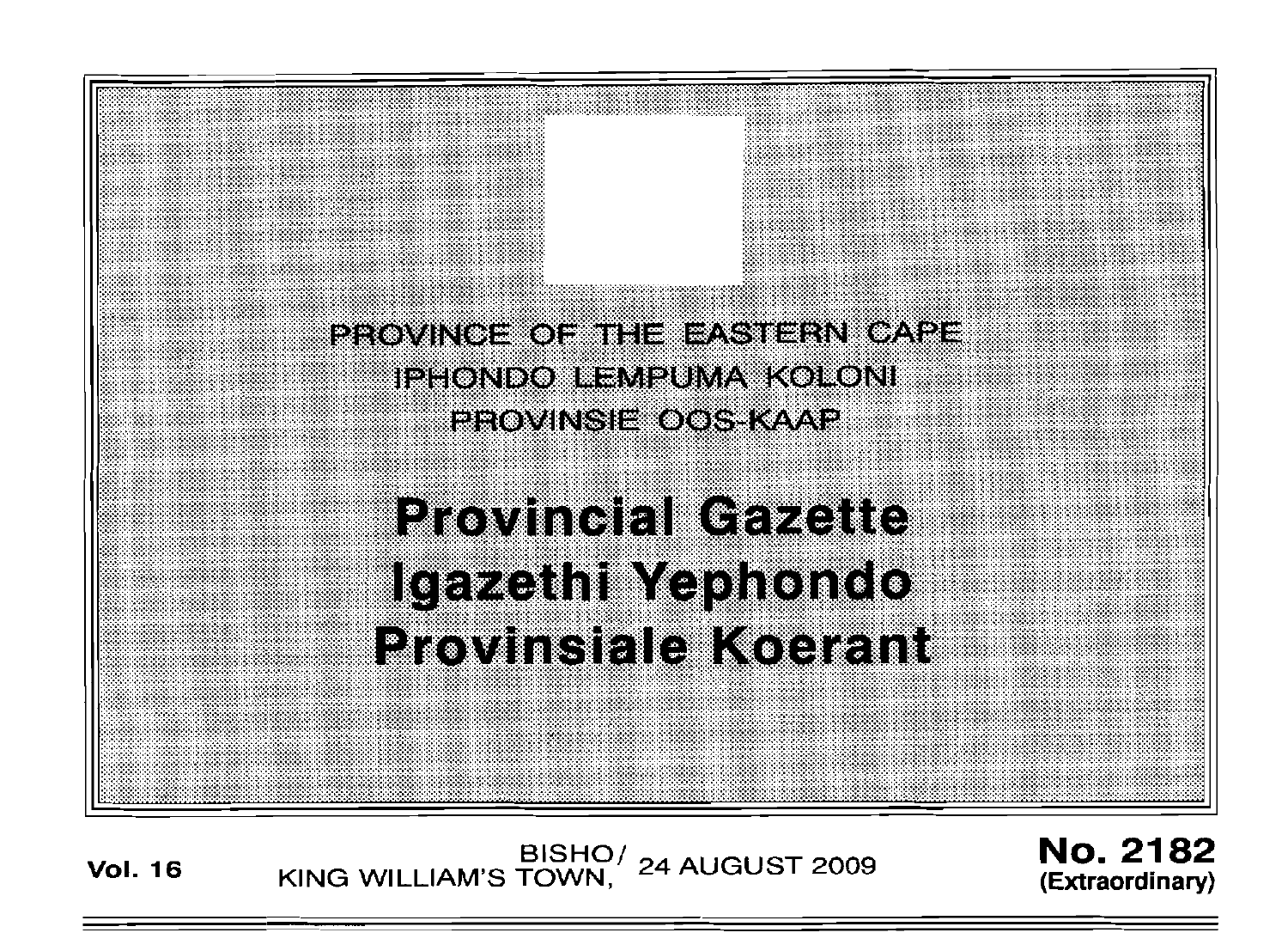No.

 $\cdot$ 

## **CONTENTS • INHOUD**

*Page Gazette* No. No.

#### **PROVINCIAL NOTICE**

| 49 Local Government: Municipal Structures Act (117/1998): Determination of the number of Councillors of municipal |      |
|-------------------------------------------------------------------------------------------------------------------|------|
|                                                                                                                   | 2182 |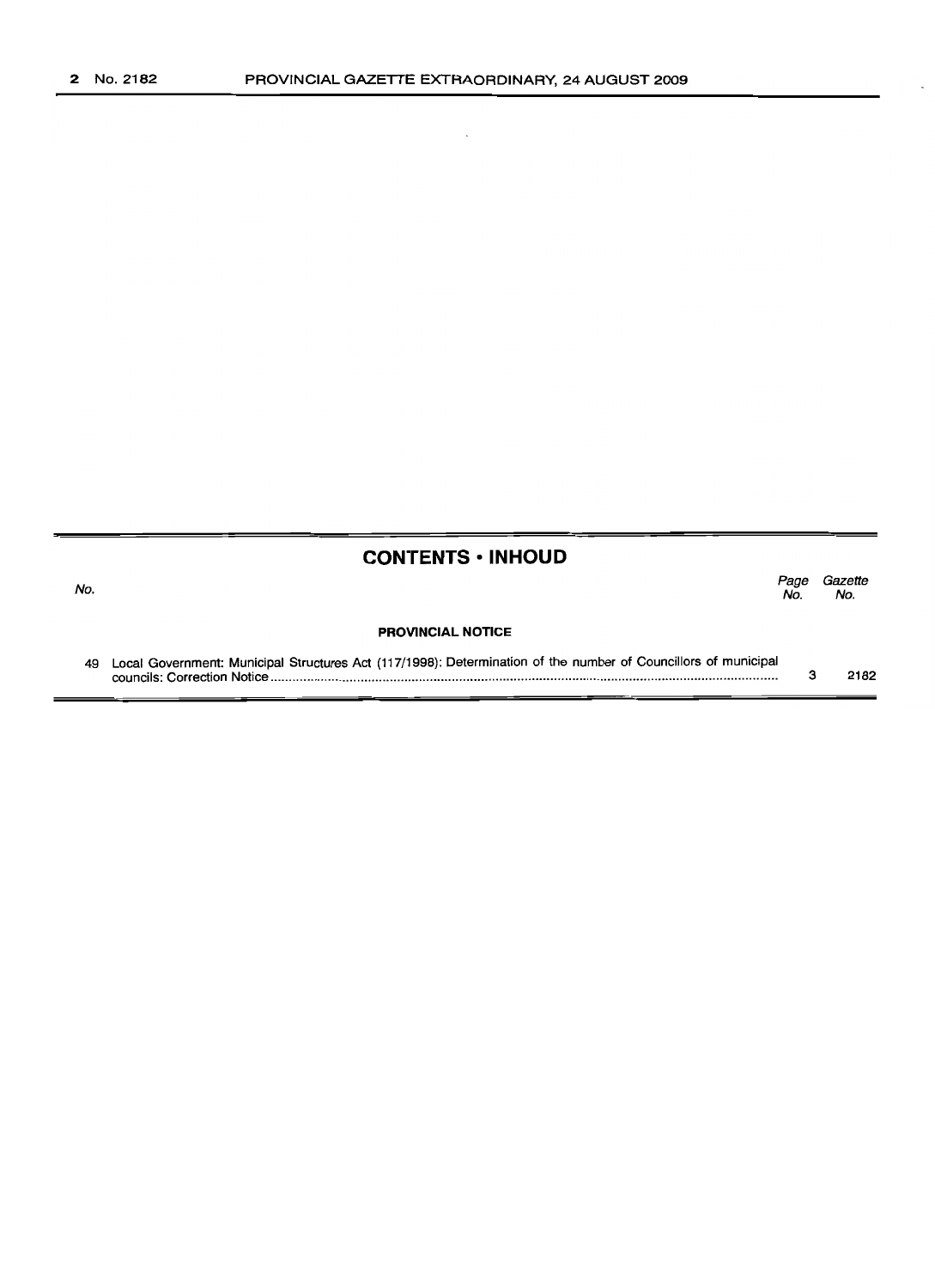# PROVINCIAL NOTICE

No. 49

#### CORRECTIONAL NOTICE AMENDING PROVINCIAL NOTICE NO. 46 DATED 7 AUGUST 2009 PUBLISHED IN THE PROVINCIAL GAZETTE NO. 2173 (EXTRA-ORDINARY) DATED 7 AUGUST 2009.

### PROVINCE OF THE EASTERN CAPE

# DEPARTMENT OF LOCAL GOVERNMENT AND TRADITIONAL AFFAIRS

DETERMINATION OF THE NUMBER OF COUNCILLORS OF MUNICIPAL COUNCILS IN TERMS OF SECTION 18(3) OF THE LOCAL GOVERNMENT: MUNICIPAL STRUCTURES ACT, 1998 (ACT NO. 117 OF 1998)

I, SICELO GQOBANA, Member of the Executive Council responsible for Local Government in" the Province of the Eastern Cape hereby amend Provincial Notice No. 46 dated 7 August 2009 published in the Provincial Gazette No. 2173 (Extra-ordinary) dated 7 August 2009, as follows:

By effecting corrections within the same schedule Notice No. 46, as per the schedule attached hereto.

SIGI . GOOE

MEMBER OF THE EXECUTIVE COUNCIL RESPONSIBLE FOR LOCAL **'GOVERNMENT: PROVINCE OF THE EASTERN CAPE** 

DATE: 20/08/09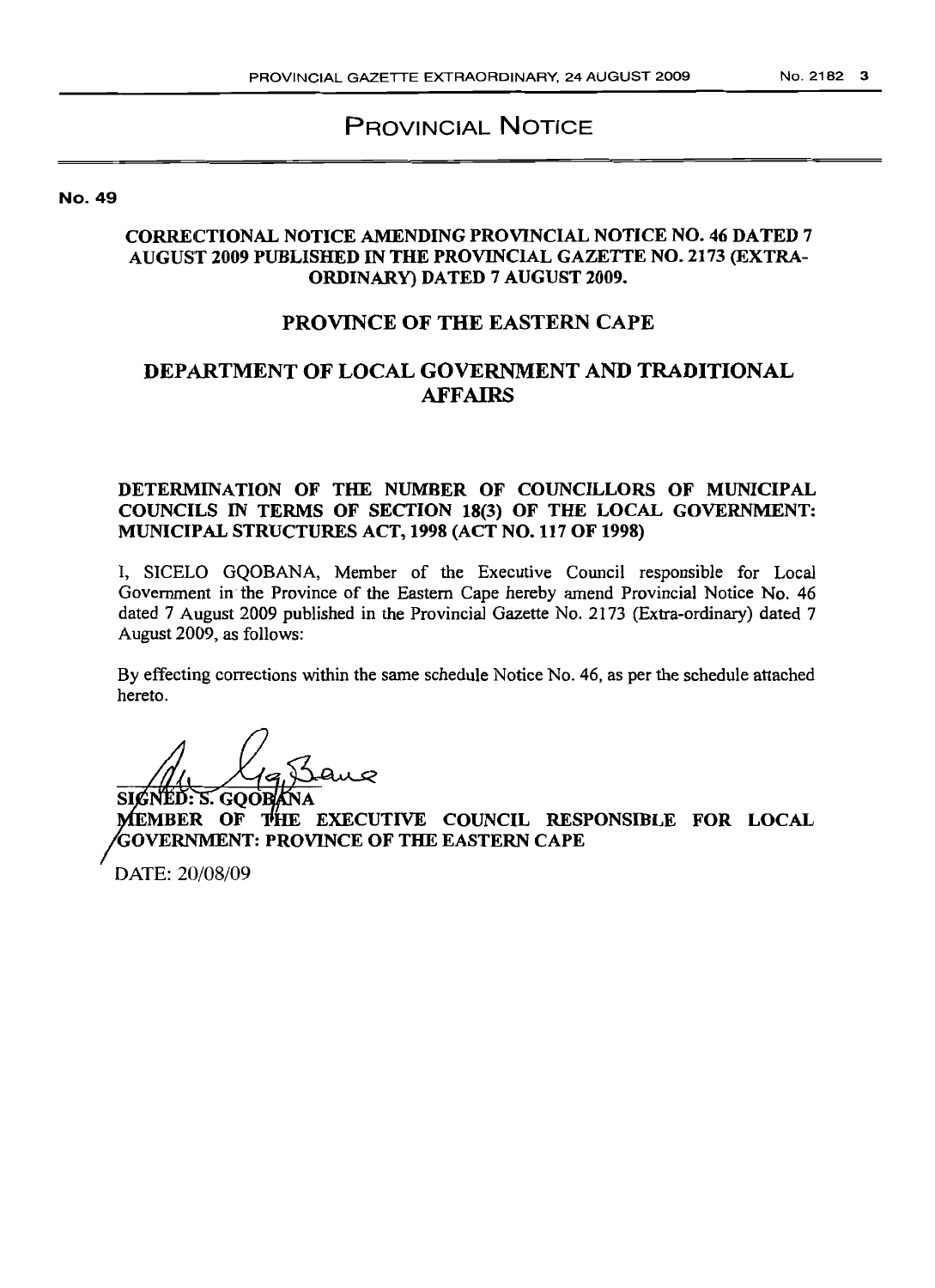# **SCHEDULE**

# **CORRECTION IN THE NUMBER OF COUNCILLORS FOR THE** MUNICIPALITIES LISTED BELOW: EASTERN CAPE PROVINCE

| CATEGORY A<br>MUNICIPALTY.        | <b>NAME OF THE</b><br><b>METROPOLITAN</b><br>MUNICIPALITY. | <b>REGISTERED</b><br><b>VOTERS</b> | NUMBER OF<br><b>COUNCILLORS</b><br>(Formula) | <b>NUMBER OF</b><br><b>COUNCILLORS</b><br>(MEC's)<br>Determination) |
|-----------------------------------|------------------------------------------------------------|------------------------------------|----------------------------------------------|---------------------------------------------------------------------|
| East London/King<br>William'stown | <b>Buffalo City</b>                                        | 387452                             | 98                                           | 100                                                                 |

| <b>MUNICIPALITY</b><br><b>NUMBER</b> | <b>NAME OF</b><br><b>DISTRICT</b><br><b>MUNICIPALITIES</b> | <b>TOTAL NUMBER</b><br>OF REGISTERED<br><b>VOTERS</b> | <b>NUMBER OF</b><br><b>COUNCILLORS</b><br>(Formula) | <b>NUMBER OF</b><br><b>COUNCILLORS</b><br>(MEC's<br>Determination) |
|--------------------------------------|------------------------------------------------------------|-------------------------------------------------------|-----------------------------------------------------|--------------------------------------------------------------------|
| DC <sub>12</sub>                     | Amathole                                                   | 438623                                                | 48                                                  | 50                                                                 |
| DC <sub>15</sub>                     | O.R. Tambo                                                 | 573379                                                | 59                                                  | 60                                                                 |
| <b>DC44</b>                          | Alfred Nzo<br>-                                            | 346209                                                | 40                                                  | 40                                                                 |

| <b>MUNICIPALITY</b><br><b>NUMBER</b> | <b>NAME OF LOCAL</b><br><b>MUNICIPALITIES</b><br><b>IN AMATHOLE</b><br><b>DISTRICT</b><br><b>MUNICIPALITY</b> | <b>TOTAL NUMBER</b><br>OF REGISTERED<br><b>VOTERS</b> | <b>NUMBER OF</b><br><b>COUNCILLORS</b><br>(Formula) | <b>NUMBER OF</b><br><b>COUNCILLORS</b><br>(MEC's<br>Determination) |
|--------------------------------------|---------------------------------------------------------------------------------------------------------------|-------------------------------------------------------|-----------------------------------------------------|--------------------------------------------------------------------|
| EC 121                               | Mbhashe                                                                                                       | 109746                                                | 61                                                  | 61                                                                 |
| <b>EC 122</b>                        | Mnguma                                                                                                        | 120340                                                | 62                                                  | 62                                                                 |
| EC 123                               | Great Kei                                                                                                     | 21428                                                 | 13                                                  | 13                                                                 |
| EC 124                               | Amahlathi                                                                                                     | 63904                                                 | 38                                                  | 40                                                                 |
| EC 126                               | Ngqushwa                                                                                                      | 41921                                                 | 25                                                  | 25                                                                 |
| EC 127                               | Nkonkobe                                                                                                      | 68582                                                 | 41                                                  | 41                                                                 |
| <b>EC 128</b>                        | Nxuba                                                                                                         | 12702                                                 | 8                                                   | 8                                                                  |

| <b>MUNICIPALITY</b><br><b>NUMBER</b> | <b>NAME OF LOCAL</b><br><b>MUNICIPALITIES</b><br>IN O.R. TAMBO<br><b>DISTRICT</b><br><b>MUNICIPALITY</b> | <b>TOTAL NUMBER</b><br>OF REGISTERED<br><b>VOTERS</b> | <b>NUMBER OF</b><br><b>COUNCILLORS</b><br>(Formula) | <b>NUMBER OF</b><br><b>COUNCILLORS</b><br>(MEC's<br>Determination) |
|--------------------------------------|----------------------------------------------------------------------------------------------------------|-------------------------------------------------------|-----------------------------------------------------|--------------------------------------------------------------------|
| EC 153                               | Ngquza Hill                                                                                              | 117866                                                | 62                                                  | 62                                                                 |
| EC 154                               | Port St Johns                                                                                            | 64819                                                 | 39                                                  | 39                                                                 |
| EC 155                               | Nyandeni                                                                                                 | 113670                                                | 61                                                  | 61                                                                 |
| EC 156                               | Mhlontlo                                                                                                 | 86610                                                 | 52                                                  | 52                                                                 |
| <b>EC 157</b>                        | King Sabata<br>Dalindyebo                                                                                | 190414                                                | 70                                                  | 70                                                                 |